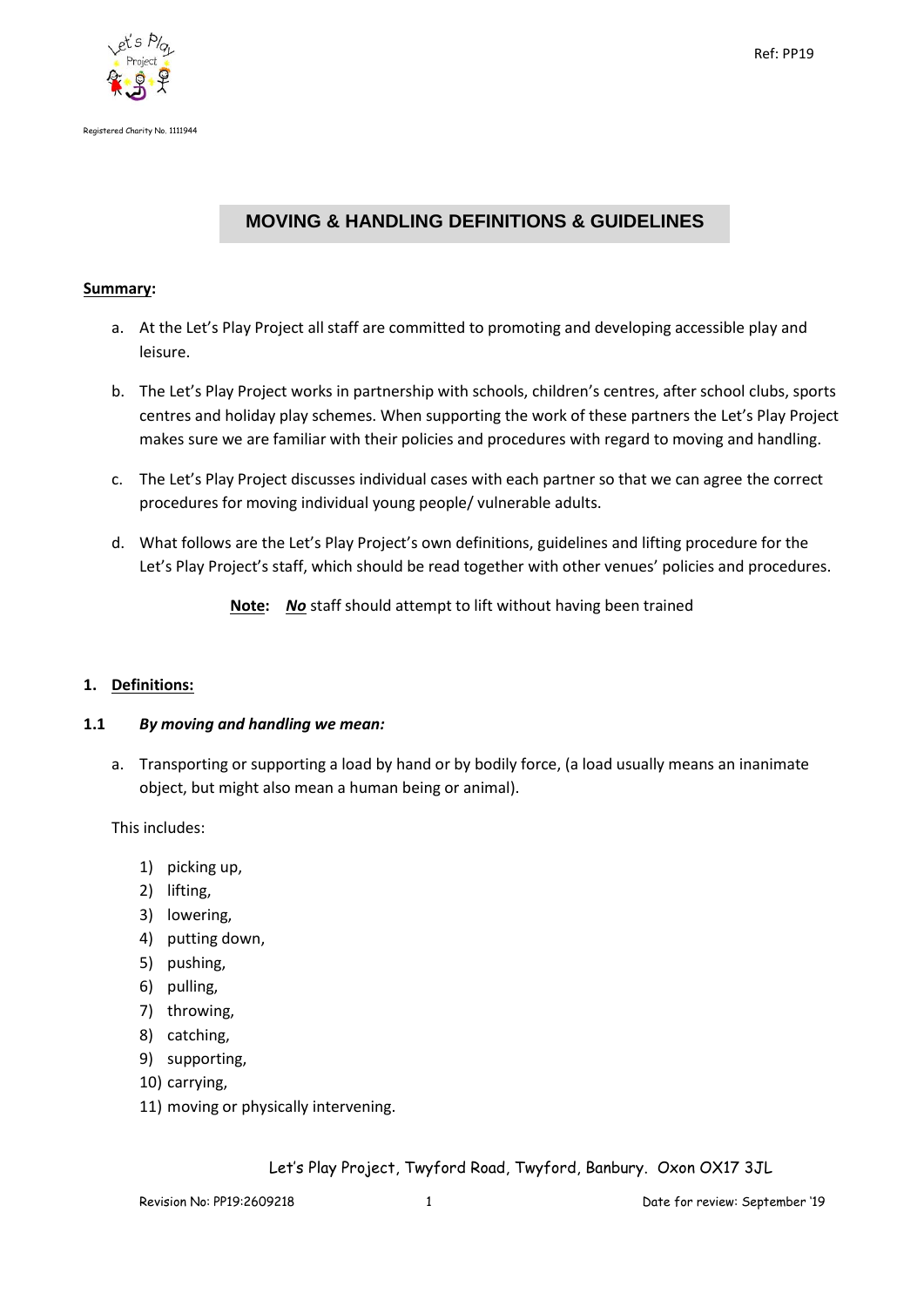

b. **Note:** In rare circumstances we may need to move a young person/vulnerable adult. Wherever possible young people/vulnerable adults should be moved using a hoist. Where this is impossible two or three workers will be trained to lift a young person/vulnerable adult from a chair to the floor or to evacuate in an emergency.

### **2. Guidelines:**

## **2.1** *Why do we need moving and handling guidelines?*

- a. We need to safeguard our employees and prevent work-related injuries.
- b. Employers lose up to 5% of their annual budget through back injuries and each year there are about 500,000 work related injuries in the UK, some of which result in permanent irreversible disability and an inability to live a full and active life.

### **2.2 Relevant documents:**

- a. The Handling of Patients (National Back Pain Association and Royal College of Nursing)
- b. Manual Handling in the Health Services (Health and Safety Commission)
- c. Handling Home Care (Health and Safety Executive)
- d. Choosing Assistive Devices (Pain, McLellan and Gore)

### **2.3 The following lifts are banned from health service use:**

- a. The drag lift
- b. The orthodox lift
- c. Any lift where weight is carried from the worker's neck
- d. The use of canvas and poles (carrying a hammock)

The only exceptions would be: imminent risk of drowning, danger from fire or smoke, bombs, bullets or building collapse.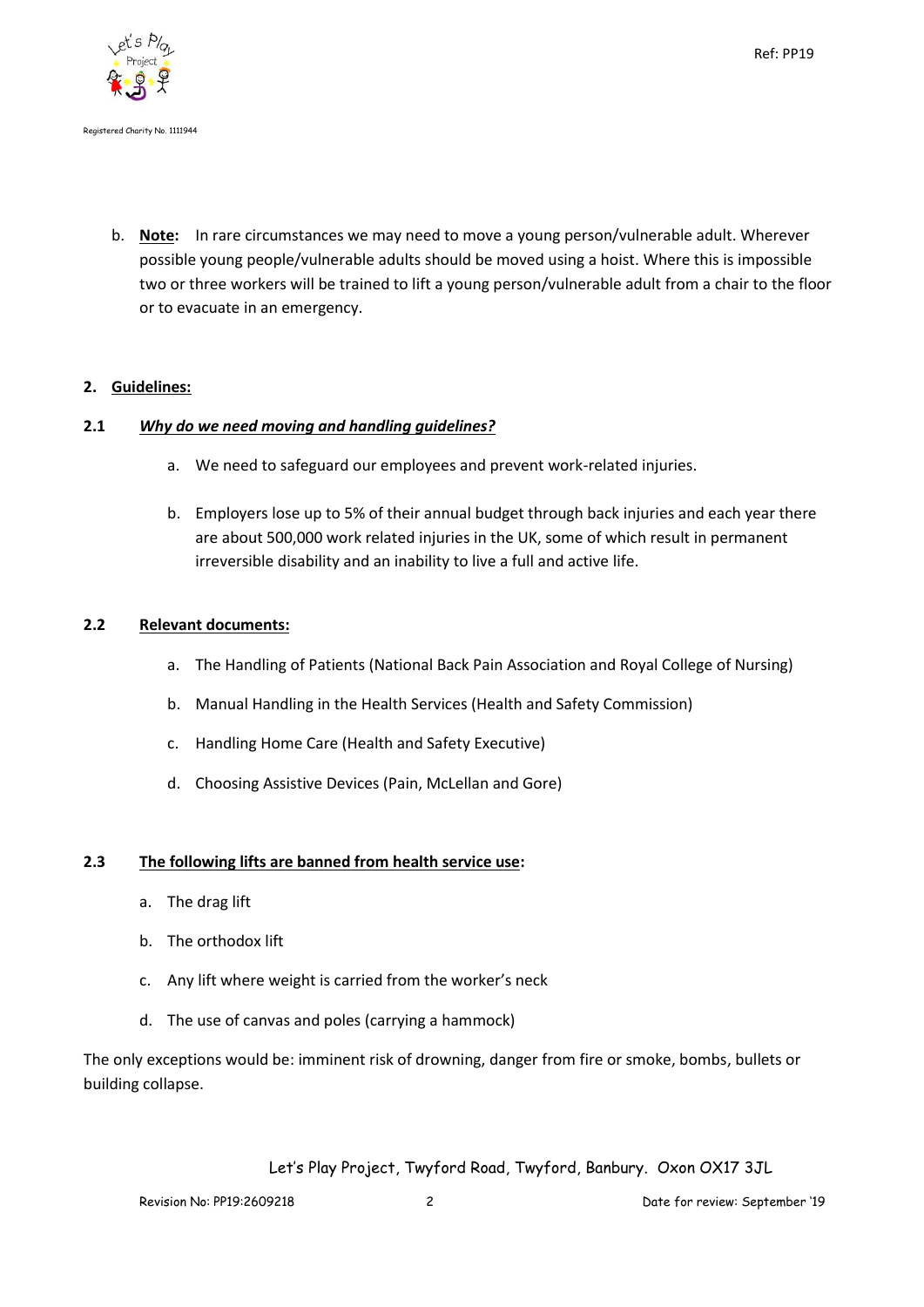

### **2.4 Main duties on employers:**

- a. In so far as reasonably practicable, manual handling operations which involve a risk of injury should be avoided.
- b. Where moving is necessary, a suitable and sufficient assessment of the move must be made (see the assessment form).
- c. Following the assessment, appropriate steps to reduce the risk of injury to the lowest level reasonably practicable must be taken.

#### **2.5 Main duty on employees:**

a. Employees of the Let's Play Project must make full and proper use of the moving and handling guidelines and procedures provided by the employer. Employees should also be aware of personal safety when moving or handling young people in accordance with the young person's profile.

#### **2.6 Handling weights:**

### **Guidelines for handling (demonstrated at training):**

- a. These **guidelines** are based on averages and account should always be taken of individual capacities and special circumstances e.g. pregnancy and new motherhood, when no more than 5kg should be lifted.
- b. Look at the following diagram which indicates acceptable weights at different heights and distances from the body. These will be demonstrated at training: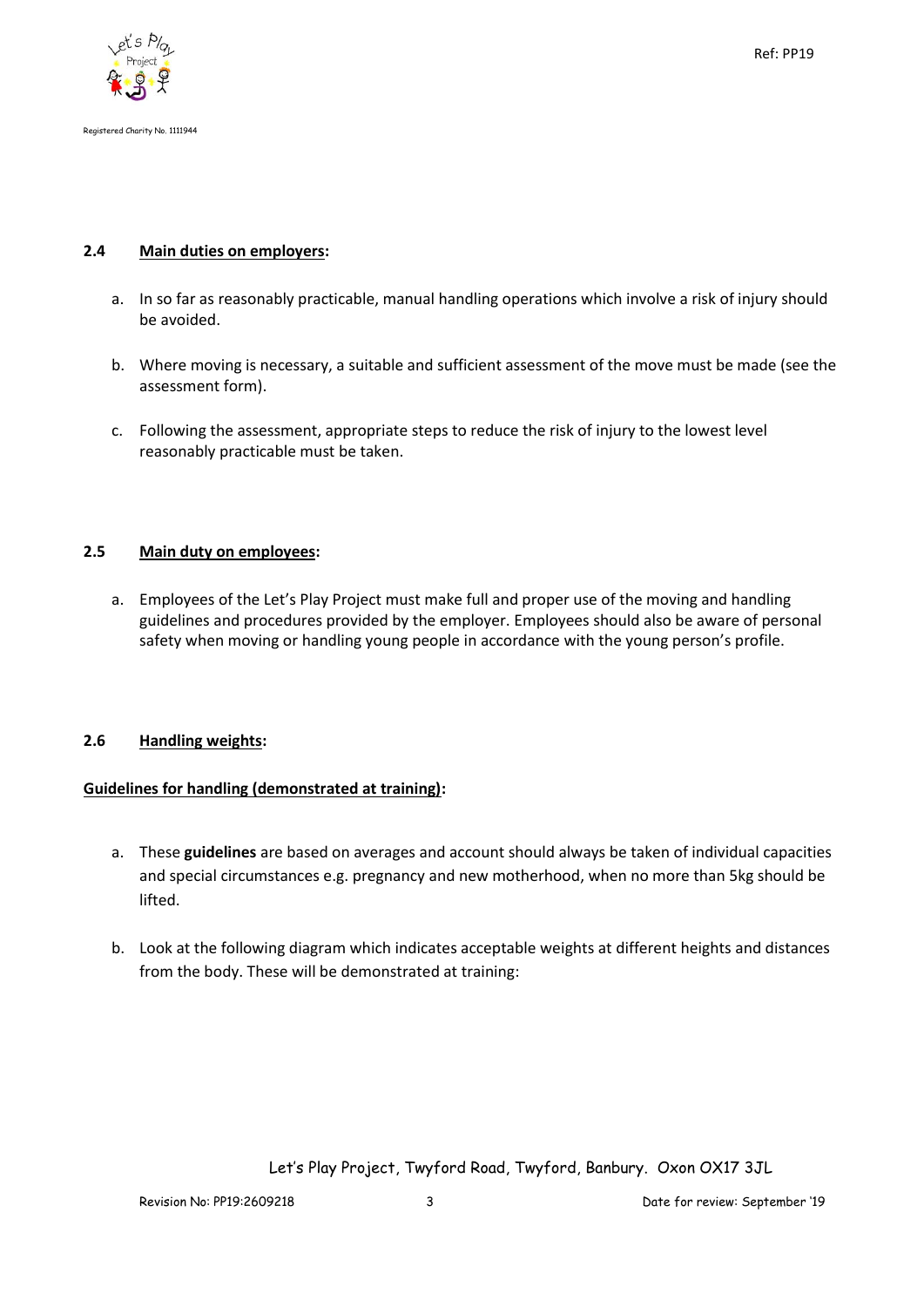



#### c. **Guidelines:**

- 1) Don't over reach or bend backwards.
- 2) Reaching upwards places additional strain on the arms and back.
- 3) Combining reaching backwards and upwards has even more of an impact.
- 4) Excessive movements –lifts from floor level should terminate at waist height, if possible. Distances greater than 10 metres need special attention.
- 5) Pushing and pulling risk is increased below knuckle height or above shoulders. Good grip on stout shoes is required.
- 6) Unpredictable movements (e.g. fluids in a half empty container) may cause strain on the body.
- 7) Frequent and prolonged activities (repeated moving of small loads) can result in fatigue and possible damage. Rest and recovery – play workers will not be expected to move or handle objects or young people/vulnerable adults in a way that results in fatigue.
- 8) Avoid handling when seated, throwing or catching objects, carrying unequal loads.
- 9) Particular attention and team work is needed in confined space and on stairs. Procedures should be agreed before moving starts and all team members should say if they need to take a break.
- 10) Care should be taken on uneven floors and slippery surfaces.